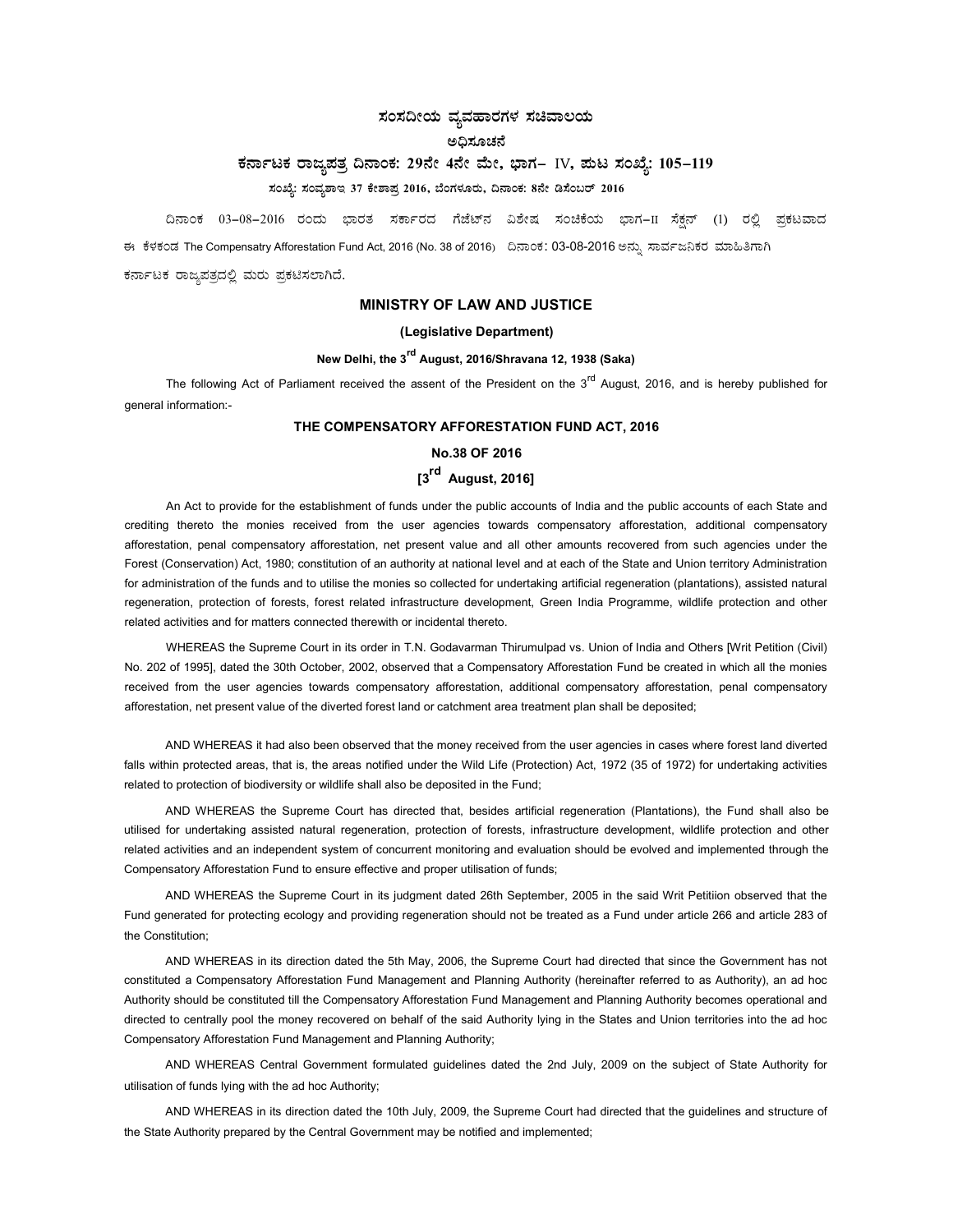AND WHEREAS in its directions dated the 10th July, 2009, the Supreme Court further directed that till an alternative system is put in place, after obtaining permission from the Supreme Court, the money towards compensatory afforestation, net present value and protected areas (national parks, wildlife sanctuaries) shall continue to be deposited in the ad hoc Authority;

AND WHEREAS in compliance of the directions of the Supreme Court including its order dated the 5th May, 2006, over rupees thirty eight thousand crores as collected by the State Governments and Union territory Administrations have been placed under the ad hoc Authority, and deposited in the nationalised banks;

AND WHEREAS absence of permanent institutional mechanism for utilisation of funds collected by the State Governments and Union territory Administrations is the main reason for accumulation of huge unspent funds in the ad hoc Authority;

Now, THEREFORE, based on the above orders, directions and observations of the Supreme Court to ensure safety, security and expeditious utilisation in a transparent manner of funds accumulated with the ad hoc Authority and the funds to be collected by the State Governments and Union territory Administrations, it is proposed to create a National Compensatory Afforestation Fund and a National Compensatory Afforestation Fund Management and Planning Authority at the national level, and a State Compensatory Afforestation Fund and a State Compensatory Afforestation Fund Management and Planning Authority in each State and Union territory, by an Act of Parliament.

BE it enacted by Parliament in the Sixty-seventh Year of the Republic of India as follows:-

### CHAPTER I

#### PRELIMINARY

1. Short title, extent and commencement. (1) This Act may be called the Compensatory Afforestation Fund Act, 2016.

(2) It extends to the whole of India except the State of Jammu and Kashmir.

(3) Save as otherwise provided in this Act, it shall come into force on such date as the Central Government may, by notification in the Official Gazette, appoint.

2. Definitions. In this Act, unless the context otherwise requires,-

- (a) "ad hoc Authority" means the ad hoc Compensatory Afforestation Fund Management and Planning Authority constituted under the order dated the 5th May, 2006 of the Supreme Court in T.N. Godavarman Thirumulpad vs. Union of India and Others, [Writ Petition (Civil) No. 202 of 1995];
- (b) "Chairperson, National Authority" means the Chairperson of the governing body of the National Authority;
- (c) "Chairperson, State Authority" means the Chairperson of the governing body of the State Authority;
- (d) "compensatory afforestation" means afforestation done in lieu of the diversion of forest land for non-forestry use under the Forest (Conservation) Act, 1980; (69 of 1980)
- (e) "environmental services" includes-
	- (i) provision of goods such as wood, non-timber forest products, fuel, fodder, water and provision of services such as grazing, tourism, wildlife protection and life support;
	- (ii) regulating services such as flood moderation, carbon sequestration and health of soil, air and water regimes;
	- (iii) supporting such other services necessary for the production of ecosystem services, biodiversity, nutrient cycling and primary production including pollination and seed dispersal;
- (f) "Head of the regional office" means the senior-most officer appointed by the Central Government at regional office to deal with the forest conservation matters under the Forest (Conservation) Act, 1980; (69 of 1980)
- (g) "monitoring group" means a group of experts to monitor the activities undertaken from amounts released from the National Fund and State Fund constituted under sub-section (3) of section 9;
- (h) "National Authority" means National Compensatory Afforestation Fund Management and Planning Authority constituted under section 8;
- (i) "National Fund" means the National Compensatory Afforestation Fund established under sub-section (1) of section 3;
- (j) "net present value" means the quantification of the environmental services provided for the forest area diverted for non- forestry uses, as may be determined by an expert committee appointed by the Central Government from time to time in this regard;
- (k) "penal compensatory afforestation" means afforestation work to be undertaken over and above the compensatory afforestation specified in the guidelines issued under the Forest (Conservation) Act, 1980, in lieu of the extent of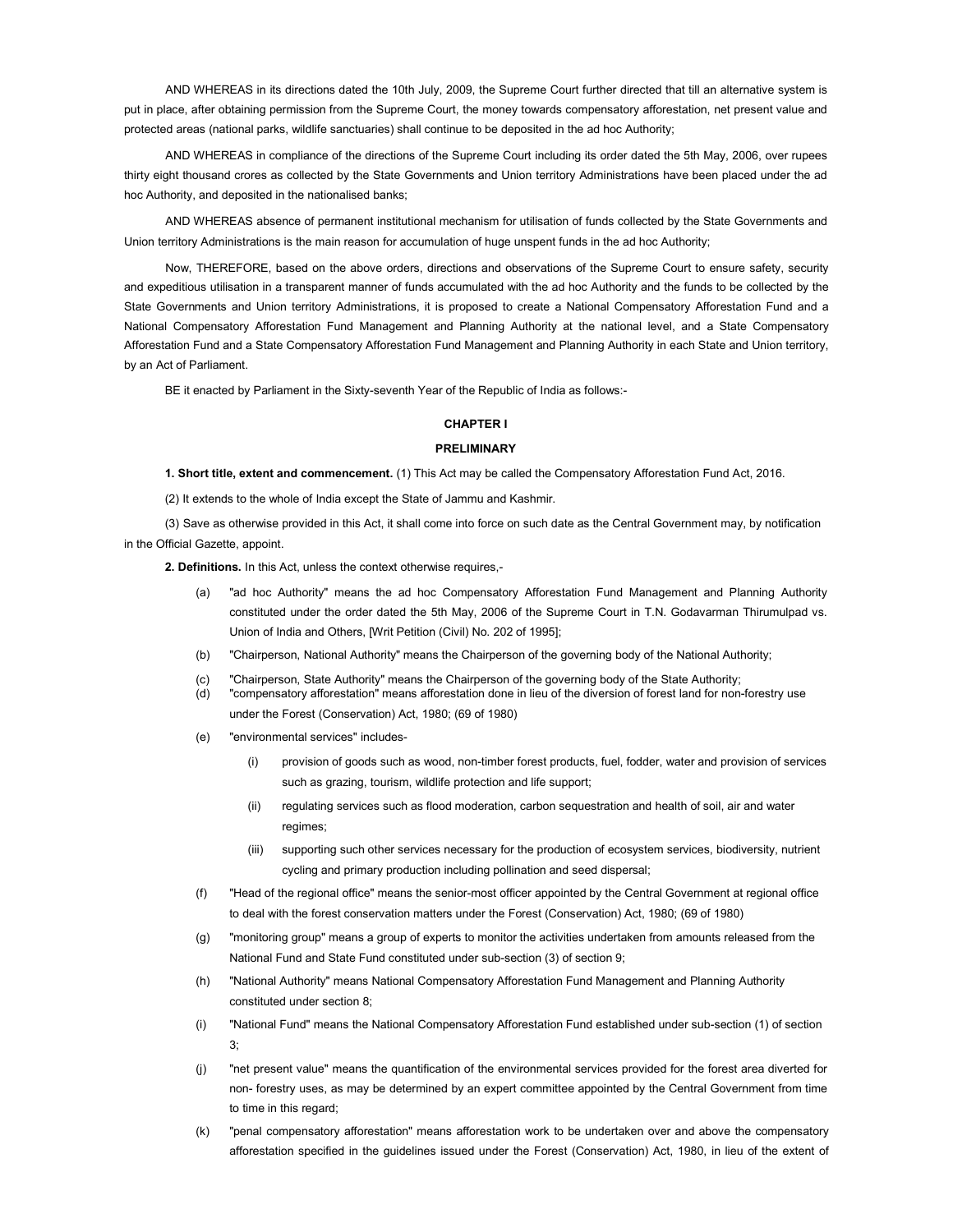area over which non-forestry activities have been carried out without obtaining prior approval of the competent authority under the Forest (Conservation) Act, 1980; (69 of 1980)

- (l) "prescribed" means prescribed by rules made by the Central Government in consultation with the State Governments under this Act;
- (m) "State Authority" means the State Compensatory Afforestation Fund Management and Planning Authority constituted under section 10;
- (n) "State Fund" means the State Compensatory Afforestation Fund established by each State under sub-section (1) of section 4;
- (o) "State Government" includes Union territory Administration;
- (p) "user agency" means any person, organisation or company or department of the Central Government or State Government making a request for diversion or de-notification of forest land for non-forest purpose or using forest land for non-forest purpose in accordance with the provisions contained in the Forest (Conservation) Act, 1980 (69 of 1980) and the rules made and guidelines issued, thereunder.

### CHAPTER II

# ESTABLISHMENT, MANAGEMENT AND UTILISATION OF NATIONAL COMPENSATORY AFFORESTATION FUND AND STATE COMPENSATORY AFFORESTATION FUNDS

3. Establishment of National Fund. (1) With effect from such date as the Central Government may, by notification in the Official Gazette, appoint in this behalf, there shall be established for the purposes of this Act, a special Fund to be called the "National Compensatory Afforestation Fund" under the public account of India.

(2) The National Fund shall be under the control of the Central Government and managed by the National Authority in such manner as may be prescribed.

(3) On the date of establishment of the National Fund, all monies collected by the State Governments and Union territory Administrations which has been placed under the ad hoc Authority and deposited in the nationalised banks shall be transferred to the National Fund.

(4) There shall also be credited into the National Fund, by each State on yearly basis, ten per cent. of the funds realised from the user agencies in respect of the forest land diverted in their favour, which have been credited directly into the State Fund.

(5) There shall also be credited to the National Fund-

- (a) grants-in-aid received, if any, by the National Authority;
- (b) any loan taken or any borrowings made by the National Authority;
- (c) any other sums received by the National Authority by way of benefaction, gift or donations.

(6) The monies received in the National Fund shall be an interest bearing fund under public accounts of India.

(7) The balance in the National Fund shall be non-lapsable and get interest as per the rate declared by the Central Government on year to year basis.

4. Establishment of State Fund. (1) With effect from such date as each State Government may, by notification in the Official Gazette, appoint in this behalf, there shall be established for the purposes of this Act, a special Fund to be called the "State Compensatory Afforestation Fund…………..(name of State)" under public accounts of such State:

Provided that in case of Union territory having no legislature, such fund shall be established under the public account of Union of India with effect from such date as the Union territory Administration may, by notification in the Official Gazette, appoint in this behalf.

(2) The State Fund in each State shall be under the control of the State Government of such State and managed by the State Authority of such State, in such manner as may be prescribed.

(3) There shall be credited into the State Fund of a State-

- (i) the unspent balance of all monies which has been transferred by ad hoc Authority to the State Compensatory Afforestation Compensatory Afforestation Funds Management and Planning Authority constituted in such State in compliance of guidelines dated the 2nd July, 2009;
- (ii) all monies transferable from the National Fund under clause (a) of section 5;
- (iii) all monies realised from user agencies by such State towards compensatory afforestation, additional compensatory afforestation, penal compensatory afforestation, net present value, catchment area treatment plan or any money for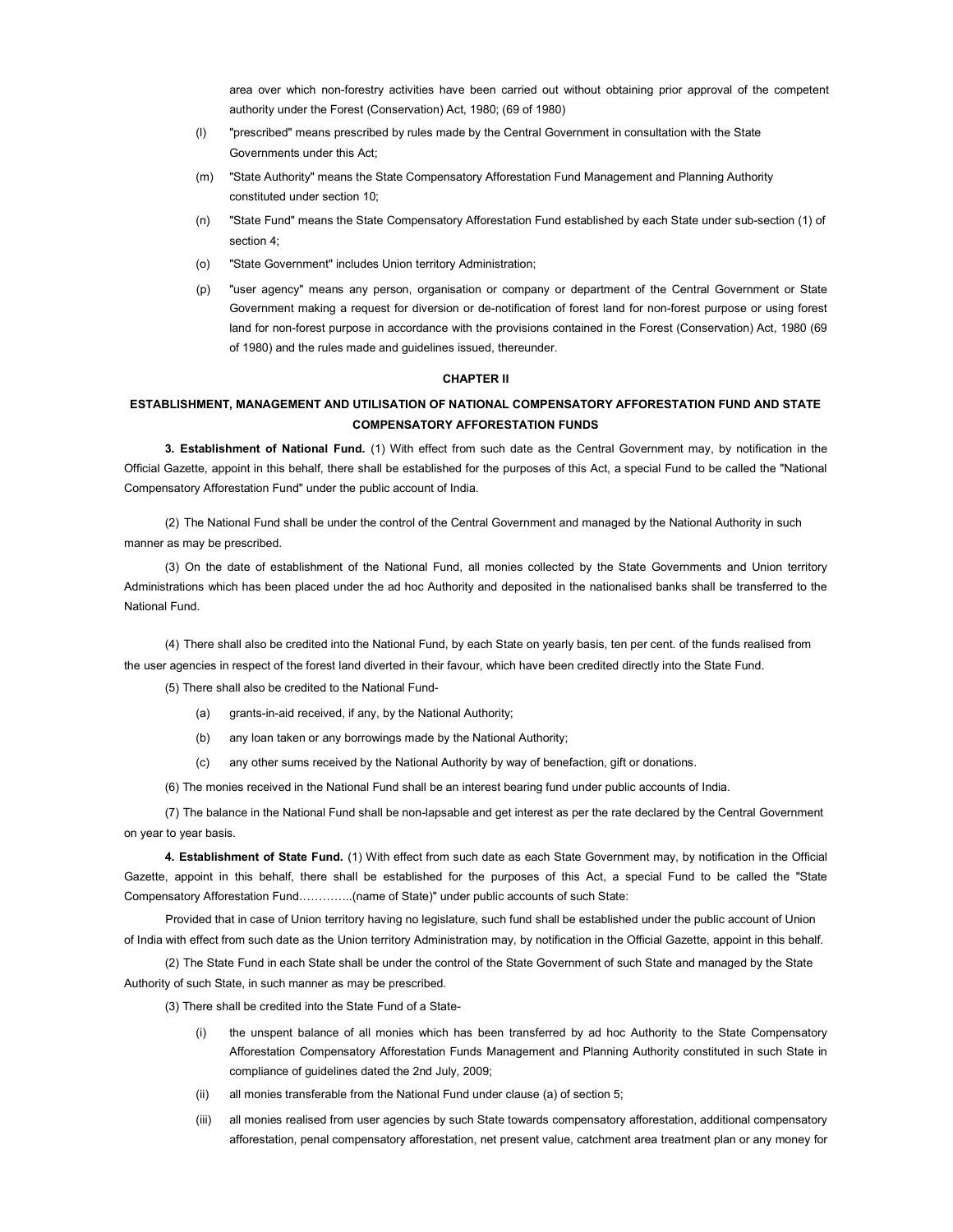compliance of conditions stipulated by the Central Government while according approval under the provisions of the Forest (Conservation) Act, 1980; (69 of 1980) and

- (iv) the funds recoverable from user agencies by such State in cases where forest land diverted falls within the protected areas, that is, areas notified under sections 18, 26A or 35 of the Wild Life (Protection) Act, 1972 (53 of 1972) for undertaking activities relating to the protection of biodiversity and wildlife.
- (4) A State Government may also credit to the State Fund constituted by it-
	- (i) grants-in-aid received, if any, by the State Authority;
	- (ii) any loan taken or any borrowings made by the State Authority;
	- (iii) any other sums received by the State Authority by way of benefaction, gift or donations.
- (5) The monies received in the State Fund shall be an interest bearing fund under public accounts.

(6) The balance in each State Fund shall be non-lapsable and get interest as per the rate declared by the Central Government on year to year basis.

5. Disbursement and utilisation of National Fund. Save as otherwise provided in this Act, the monies available in the National Fund shall be disbursed and utilised in the following manner, namely:-

- (a) ninety per cent. of the all monies collected by a State, which has been placed under the ad hoc Authority and the interest accrued thereon, shall be transferred to the State Fund established in such state under sub-section (1) of section 4;
- (b) the balance ten per cent. of all monies collected by the States and Union territory Administrations, which has been placed under the ad hoc Authority and the interest accrued thereon, and all fresh accrual to the National Fund, as provided in sub-section (4) of section 3, and the interest accrued thereon, shall be utilised for meeting--
	- (i) the non-recurring and recurring expenditure for the management of the National Authority including the salary and allowances payable to its officers and other employees;
	- (ii) the expenditure incurred on monitoring and evaluation of works executed by the National Authority and each State Authority;
	- (iii) the expenditure incurred on specific schemes approved by governing body of the National Authority.

Explanation.-For the purposes of this section, "scheme" includes any institute, society, centre of excellence in the field of forest and wildlife, pilot schemes, standardisation of codes and guidelines and such other related activities for the forestry and wildlife sector.

6. Disbursement and utilisation of State Fund. Save as otherwise provided in this Act, the monies available in a State Fund shall be disbursed and utilised in the following manner, namely:-

- (a) the money received for compensatory afforestation, additional compensatory afforestation, penal compensatory afforestation, catchment area treatment plan and for any other site specific scheme may be used as per sitespecific schemes submitted by the State along with the approved proposals for diversion of forest land under the Forest (Conservation) Act, 1980; (69 of 1980)
- (b) the monies received towards net present value and penal net present value shall be used for artificial regeneration (plantation), assisted natural regeneration, forest management, forest protection, forest and wildlife related infrastructure development, wildlife protection and management, supply of wood and other forest produce saving devices and other allied activities in the manner as may be prescribed;
- (c) the interest accrued on funds available in a State Fund and the interest accrued on all monies collected by the State Governments, which has been placed under the ad hoc Authority and deposited in the nationalised banks, in compliance of the directions of the Supreme Court dated the 5th May, 2006, shall be used for conservation and development of forest and wildlife in the manner as may be prescribed;
- (d) all monies realised from the user agencies in accordance with the decision taken by the Standing Committee of the National Board for Wild Life constituted under section 5A of the Wild Life (Protection) Act, 1972 (35 of 1972) or the orders of the Supreme Court involving cases of diversion of forest land in protected areas shall form the corpus and the income therefrom shall be used exclusively for undertaking protection and conservation activities in protected areas of the State including facilitating voluntary relocation from such protected areas and in exceptional circumstance, a part of the corpus may also be used subject to prior approval of the National Authority;
- (e) ten per cent. of amount realised from the user agencies, which has been credited directly into the State Fund in a year shall be transferred to the National Fund to meet expenditure as provided in clause (b) of section 5;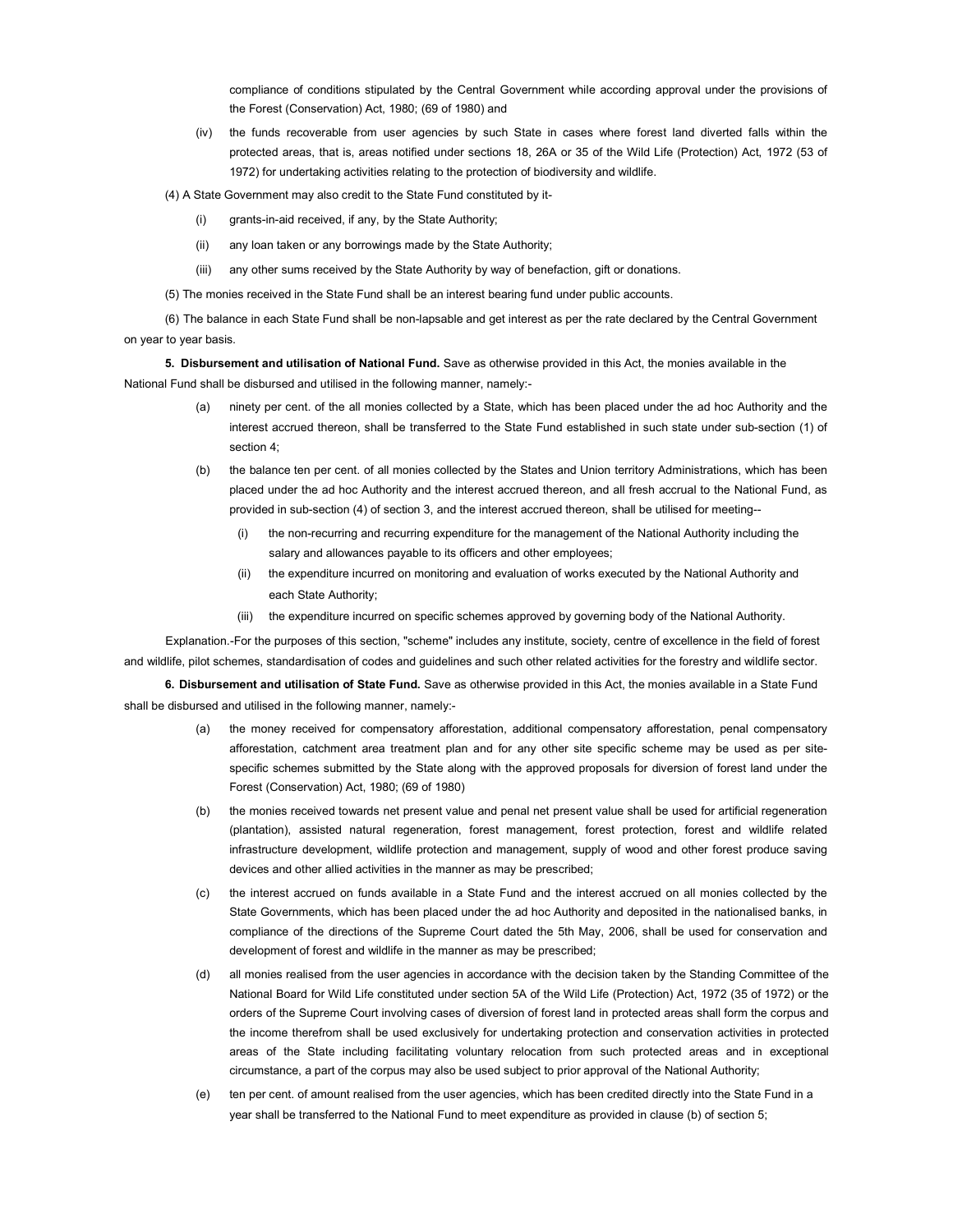- (f) the non-recurring and recurring expenditure for the management of a State Authority including the salary and allowances payable to its officers and other employees may be met from a part of the interest accrued on the amounts available in the State Fund, in the manner as may be prescribed;
- (g) in case of trans-boundary forestry or environmental implication of diversion of forest land for non-forest purposes in a particular State, if found expedient and necessary by the National Authority, it may, in consultation with the concerned Sate Authorities order that such sum as may be justified for reparation of the trans-boundary effects, be transferred to State Fund of such State or States;
- (h) State Authority shall release monies to agencies identified for execution of activities in pre-determined installments as per the annual plan of operation finalised by steering committee of such State Authority and executive committee of the National Authority.

7. Accounting procedure. The accounting procedure to regulate the manner of crediting the monies to the National Fund and State Fund in a year shall be in such manner as may be prescribed.

#### CHAPTER III

### CONSTITUTION OF NATIONAL AUTHORITY AND STATE AUTHORITIES

8. Constitution of National Authority. (1) With effect from such date as the Central Government may, by notification in the Official Gazette, appoint in this behalf, there shall be constituted a National Authority to be called the "National Compensatory Afforestation Fund Management and Planning Authority".

(2) The National Authority shall manage and utilise the National Fund for the purposes of this Act.

(3) The National Authority shall consist of a governing body and shall be assisted by an executive committee, monitoring group and administrative support mechanism.

(4) The governing body of the National Authority shall consist of the following, namely:-

- (i) Minister for Environment, Forest and Climate Change, Government of India-Chairperson, ex officio;
- (ii) Secretaries of Ministries dealing with Environment, Forest, Climate Change, Finance (Expenditure), Rural Development, Land Resources, Agriculture, Panchayati Raj, Tribal Development, Science, Technology, Space and Earth Sciences and Chief Executive Officer, National Institution for Transforming India Ayog, Government of India-Members, ex officio;
- (iii) Director General of Forests and Special Secretary, Ministry of Environment, Forest and Climate Change, Government of India-Member, ex officio;
- (iv) Additional Director General of Forests (Forest Conservation), Ministry of Environment, Forest and Climate Change, Government of India-Member, ex officio;
- (v) Additional Director General of Forests (Wildlife), Ministry of Environment, Forest and Climate Change, Government of India-Member, ex officio;
- (vi) Mission Director, National Mission for a Green India, Ministry of Environment, Forest and Climate Change, Government of India-Member, ex officio;
- (vii) Financial Adviser, Ministry of Environment, Forest and Climate Change, Government of India-Member, ex officio;
- (viii) five Principal Chief Conservator of Forests, not more than one from each of the ten regions, to be nominated by the Ministry of Environment, Forest and Climate Change, Government of India on rotation basis for a period of two years, at a time- Members, ex officio;
- (ix) Inspector General of Forests (Forest Conservation), Ministry of Environment, Forest and Climate Change, Government of India-Member, ex officio;
- (x) five experts, one each from environmentalists, conservationists, scientists, economists, and social scientists appointed by the Central Government for a period of two years subject to not more than two consecutive terms-Members.

(5) The Central Government may appoint an officer of the rank of an Additional Director General of Forests as the Chief Executive Officer of the National Authority who shall be the Member- Secretary of the governing body and the executive committee of the National Authority.

9. Executive committee and monitoring group of National Authority. (1) The governing body of the National Authority shall, in performance of its functions and powers under the Act, be assisted by the executive committee and the monitoring group.

(2) The executive committee of the National Authority shall consist of the following, namely:-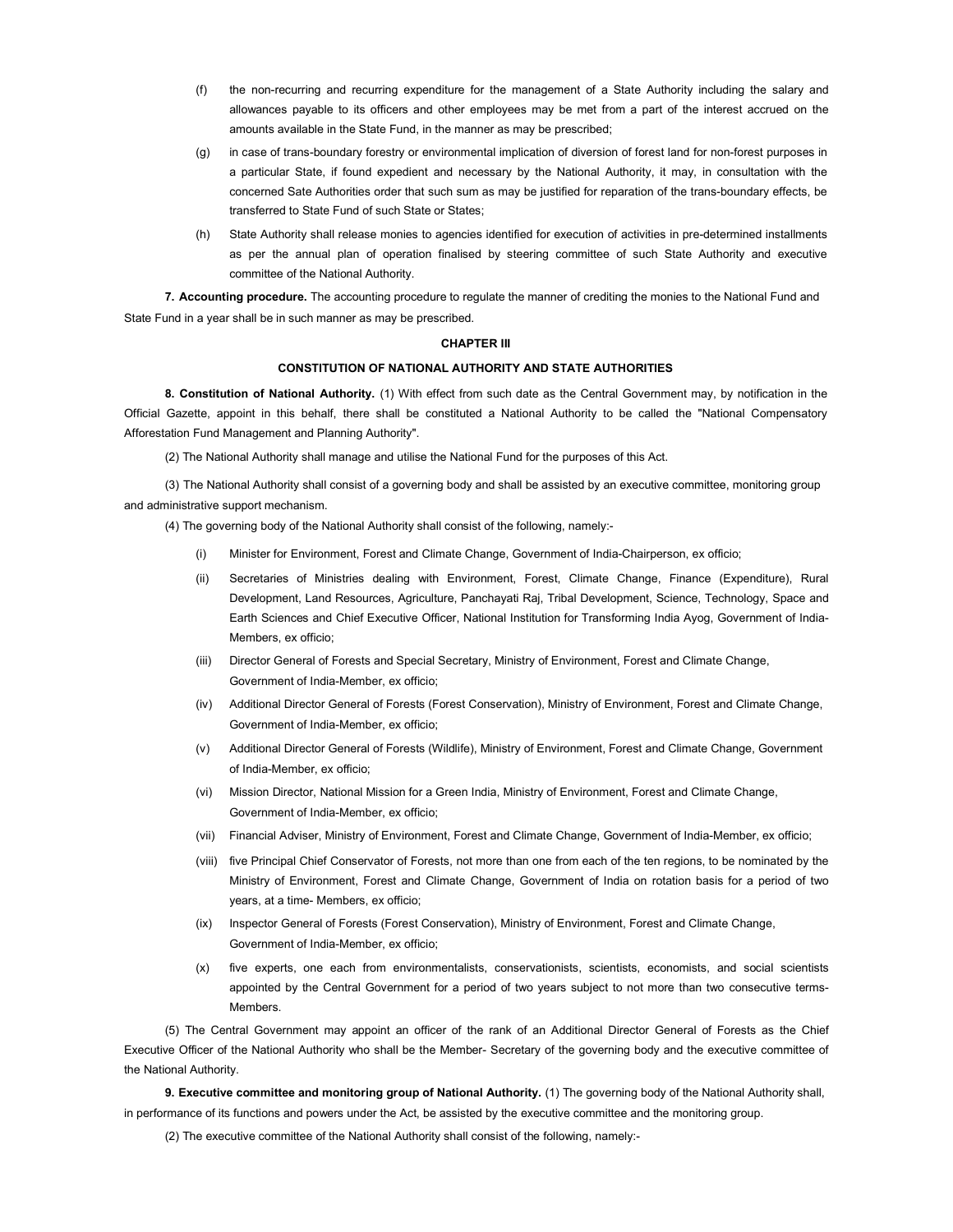- (i) Director General of Forests and Special Secretary, Ministry of Environment, Forest and Climate Change, Government of India-Chairperson, ex officio;
- (ii) Additional Director General of Forests (Forest Conservation), Ministry of Environment, Forest and Climate Change, Government of India-Member, ex officio;
- (iii) Additional Director General of Forests (Wildlife), Ministry of Environment, Forest and Climate Change, Government of India-Member, ex officio;
- (iv) Mission Director, National Mission for a Green India, Ministry of Environment, Forest and Climate Change, Government of India-Member, ex officio;
- (v) Financial Adviser, Ministry of Environment, Forest and Climate Change, Government of India-Member, ex officio;
- (vi) Head of all regional offices of the Ministry of Environment, Forest and Climate Change, Government of India Members, ex officio;
- (vii) Inspector General of Forests (Forest Conservation), Ministry of Environment, Forest and Climate Change, Government of India-Member, ex officio;
- (viii) a professional ecologist, not being from the Central Government, to be appointed by the Central Government-Member;
- (ix) three experts, one each in the fields of forestry, tribal development, forest economy development, not being from the Central Government, to be appointed by the Central Government- Members;
- (x) Chief Executive Officer of the National Authority-Member-Secretary.

(3) The monitoring group shall consist of six experts in the field of environment, economics, wildlife, forest, remote sensing and geographical information system and social sector and the Director General, Forest Survey of India, Ministry of Environment, Forest and Climate Change, Government of India.

(4) The following officers shall be appointed by the National Authority for a period not exceeding five years, to assist the executive committee in performance of its functions and powers under the Act, namely:-

- (i) Joint Chief Executive Officer of the rank of Inspector General of Forests;
- (ii) Financial Advisor and Chief Accounts Officer of the rank of Director in the Government of India; and
- (iii) Deputy Chief Executi ve Officers of the rank of Deputy Inspector General of Forests.

(5) The governing body of the National Authority may with the prior concurrence of the Central Government create posts in the National Authority at the level of Assistant Inspector General of Forests and other officials to assist the executive committee and monitoring group in performance of its functions under the Act.

10. Constitution of State Authority. (1) With effect from such date as the Central Government may, by notification in the Official Gazette, appoint in this behalf, there shall be constituted a State Authority to be called the "State Compensatory Afforestation Fund Management and Planning Authority" in each State.

(2) The Central Government may, if so desires, appoint different dates for constitution of State Authority in each of the States.

(3) The State Authority constituted in a State shall be responsible for the management of the State Fund of such State and its utilisation for the purposes of the Act.

(4) The State Authority shall consist of a governing body and shall be assisted by a steering committee and an executive committee.

(5) The governing body of a State Authority shall consist of the following, namely:-

- (i) Chief Minister of the State and in case of a Union territory having no legislature, the Lieutenant Governor or the Administrator, as the case may be¬Chairperson, ex officio;
- (ii) Minister of Forests-Member, ex officio;
- (iii) Chief Secretary-Member, ex officio;
- (iv) Principal Secretaries of the Departments dealing with Environment, Finance, Planning, Rural Development, Revenue, Agriculture, Tribal Development, Panchayati Raj, Science and Technology-Members, ex officio;
- (v) Principal Chief Conservator of Forests (Head of Forest Force )-Member, ex officio;
- (vi) Chief Wildlife Warden-Member, ex officio;

(6) Principal Secretary in -charge of the Forest Department in a State shall be Member Secretary of the State Authority in such State.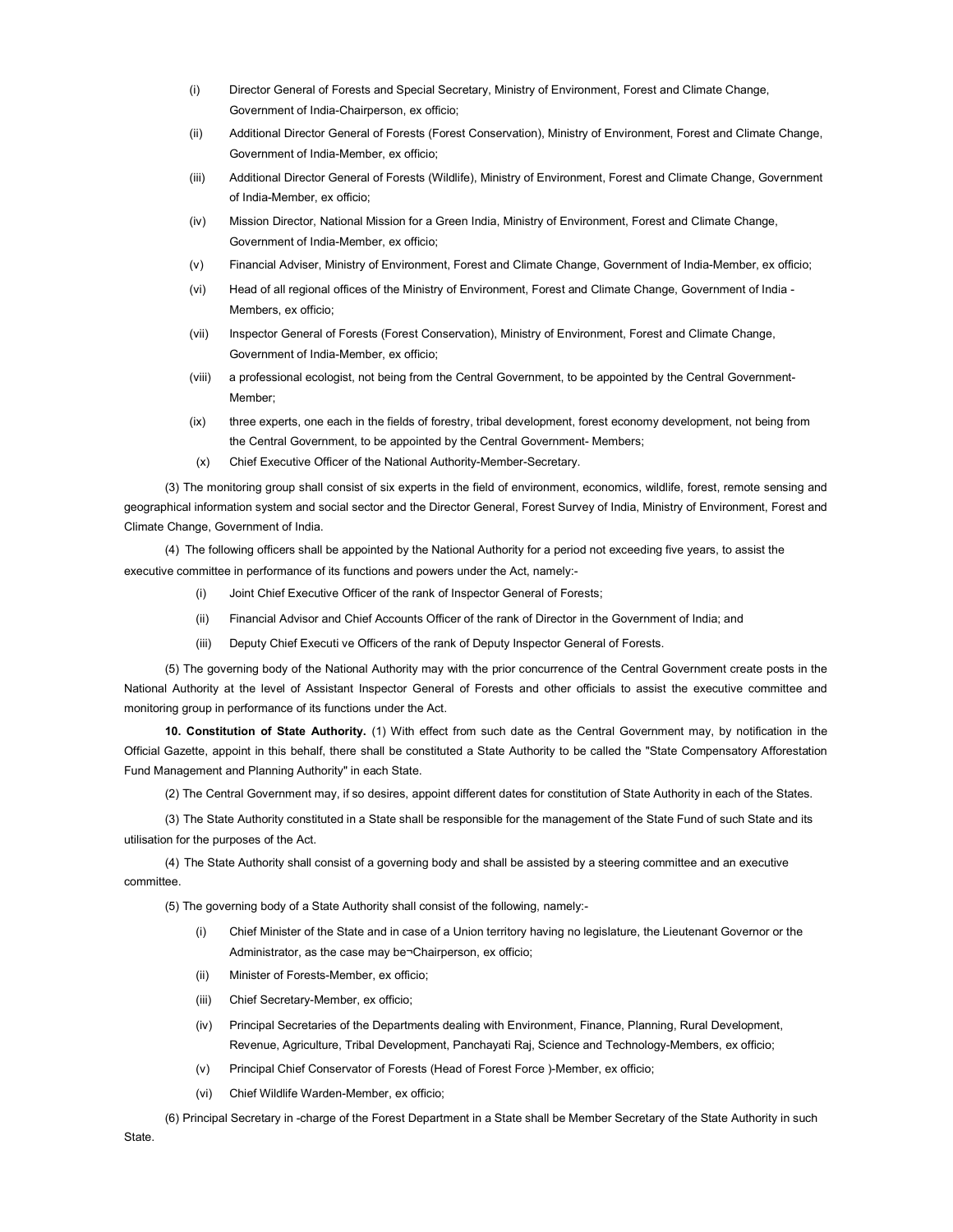(7) The State Government shall appoint an officer of the rank not below the rank of a Chief Conservator of Forests as the Chief Executive Officer of the State Authority who shall be the Member-Secretary of the steering committee and the executive committee of the State Authority.

11. Steering committee and executive committee of State Authority. (1) The governing body of the State Authority shall, in performance of its functions and powers under the Act, be assisted by the steering committee and the executive committee.

(2) The steering committee of a State Authority shall consist of the following, namely:-

- Chief Secretary-Chairperson, ex officio;
- (ii) Principal Secretaries of the Departments dealing with Forests, Environment, Finance, Planning, Rural Development, Revenue, Agriculture, Tribal Development, Panchayati Raj, Science and Technology-Members, ex officio;
- (iii) Principal Chief Conservator of Forests (Head of Forest Force)-Member, ex officio;
- (iv) Chief Wildlife Warden-Member, ex officio;
- (v) Nodal Officer, the Forest (Conservation) Act, 1980 (69 of 1980) -Member, ex officio;
- (vi) Head of the concerned regional office of the Ministry of Environment, Forest and Climate Change-Member, ex officio;
- (vii) Nodal Officer, State Forest Development Agency-Member, ex officio;
- (viii) an expert on tribal matters or a representative of tribal communities to be appointed by the State Government-Member;
- (ix) Chief Executive Officer, State Authority-Member-Secretary.

(3) The executive committee of a State Authority shall consist of the following, namely:-

- (i) Principal Chief Conservator of Forests (Head of Forest Force )-Chairperson, ex officio;
- (ii) Chief Wildlife Warden-Member, ex officio;
- (iii) an officer not below the rank of a Chief Conservator of Forests dealing with forest and wildlife related schemes-Member, ex officio;
- (iv) an officer not below the rank of a Chief Conservator of Forests dealing with forestry research-Member, ex officio;
- (v) Nodal Officer, State Forest Development Agency-Member, ex officio;
- (vi) a representative each of the Departments dealing with Environment, Finance, Planning, Rural Development, Revenue, Agriculture, Tribal Development, Panchayati Raj, Science and Technology-Members, ex officio;
- (vii) Financial Controller or Financial Adviser, to be nominated by the Finance Department-Member, ex officio;
- (viii) two eminent non- government organisations to be appointed by the State Government-Members;
- (ix) two representatives of district level Panchayati Raj Institutions to be appointed by the State Government-Members;
- (x) an expert on tribal matters or a representative of tribal community to be appointed by the State Government-Member;
- (xi) Chief Executive Officer, State Authority-Member-Secretary.

(4) The State Authority may appoint the following officers for a period not exceeding five years, to assist the steering committee and executive committee in performance of its functions under the Act, namely:-

- (i) Joint Chief Executive Officer of the rank not below the rank of a Conservator of Forests;
- (ii) Financial Advisor and Chief Accounts Officer of the rank not below the rank of a Deputy Secretary in the State Government;
- (iii) Deputy Chief Executive Officer of the rank not below the rank of a Deputy Conservator of Forests.

(5) The governing body of the State Authority may with the prior concurrence ofthe State Government create posts in the State Authority at the level of Assistant Conservator of Forests and other officials to assist the steering committee and executive committee in performance of its functions under the Act.

12. Term of office and conditions of service of members. Save as otherwise provided in this Act, the terms of office and other conditions of the service of the members of the National Authority, executive committee, monitoring group, Chief Executive Officer and officials appointed by the National Authority, members of State Authority, steering committee and executive committee of each State Authority shall be such as may be prescribed.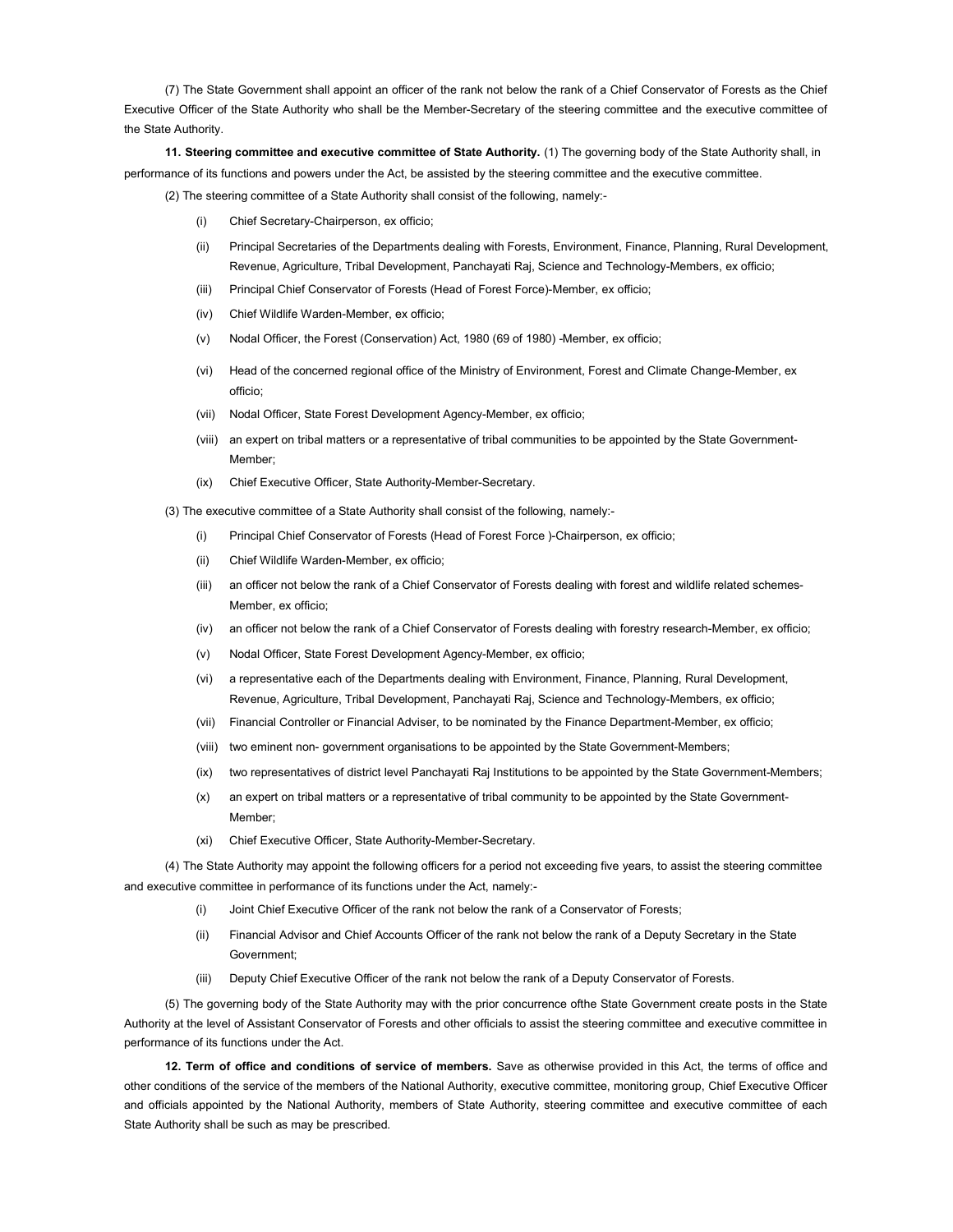13. Disqualifications. A person shall be disqualified for being appointed as a member of the National Authority, executive committee of the National Authority, a State Authority, steering committee and executive committee of a State Authority, monitoring group, if he-

- (i) has been convicted and sentenced to imprisonment for an offence which, in the opinion of the Central Government, involves moral turpitude; or
- (ii) is an undischarged insolvent; or
- (iii) is of unsound mind and stands so declared by the competent court; or
- (iv) has been removed or dismissed from the service of the Government or organisation or undertaking owned by the Government; or
- (v) has, in the opinion of the Central Government, such financial or other interest in the National Authority or the concerned State Authority as is likely to affect the duties discharged by him of his function as a member.

#### CHAPTER IV

## POWERS AND FUNCfIONS OF NATIONAL AUTHORITY AND STATE AUTHORITIES

14. Powers and functions of National Authority. (1) The governing body of the National Authority shall-

- (i) formulate broad policy framework for functioning of the National Authority and State Authorities as may be notified by the Central Government;
- (ii) approve the annual report and audited accounts of the National Authority;
- (iii) review reports on decision taken by executive committee and monitoring group of the National Authority including investment decisions;
- (iv) approve the proposal for the schemes specified in sub-clause (iii) of clause (b) of section 5;
- (v) approve the proposals for creation of posts in the National Authority, subject to prior permission of the Central Government;
- (vi) provide a mechanism to State Authorities to resolve issues of inter-State or Centre-State character;
- (vii) formulate such procedures for delegation of financial and administrative powers to the National Authority and State Authorities as may be notified by the Central Government.
- (2) The governing body of the National Authority shall meet at least once in six months.

(3) The governing body and executive committee of the National Authority and the monitoring group of the National Authority shall meet at such places and shall observe such rules and procedures in regard to transaction of business at its meeting, including the quorum thereat, as may be prescribed.

15. Powers and functions of executive committee of National Authority. (1) The executive committee of the National Authority shall-

- (i) approve within three months from the date of receipt, annual plan of operations of State Authorities, with such amendments as it deems fit and proper;
- (ii) formulate proposals for schemes specified in sub-clause (iii) of clause (b) of section 5;
- (iii) execute schemes specified in sub-clause (iii) of clause (b) of section 5;
- (iv) deploy staff on contract or on deputation basis to the posts in the National Authority;
- (v) formulate proposals for creation of posts in the National Authority at the level of Assistant Inspector General of Forests and other officers;
- (vi) invest surplus amounts available in the National Fund;
- (vii) execute other day-to-day work in respect of receipt of amounts in the National Fund;
- (viii) maintain books of account and such other records;
- (ix) facilitate scientific, technological and other assistance that may be required by State Authorities;
- (x) present its decisions to the governing body of the National Authority for information;
- (xi) maintain and update a public information system on the National Authority and present all information on its transaction in the public domain;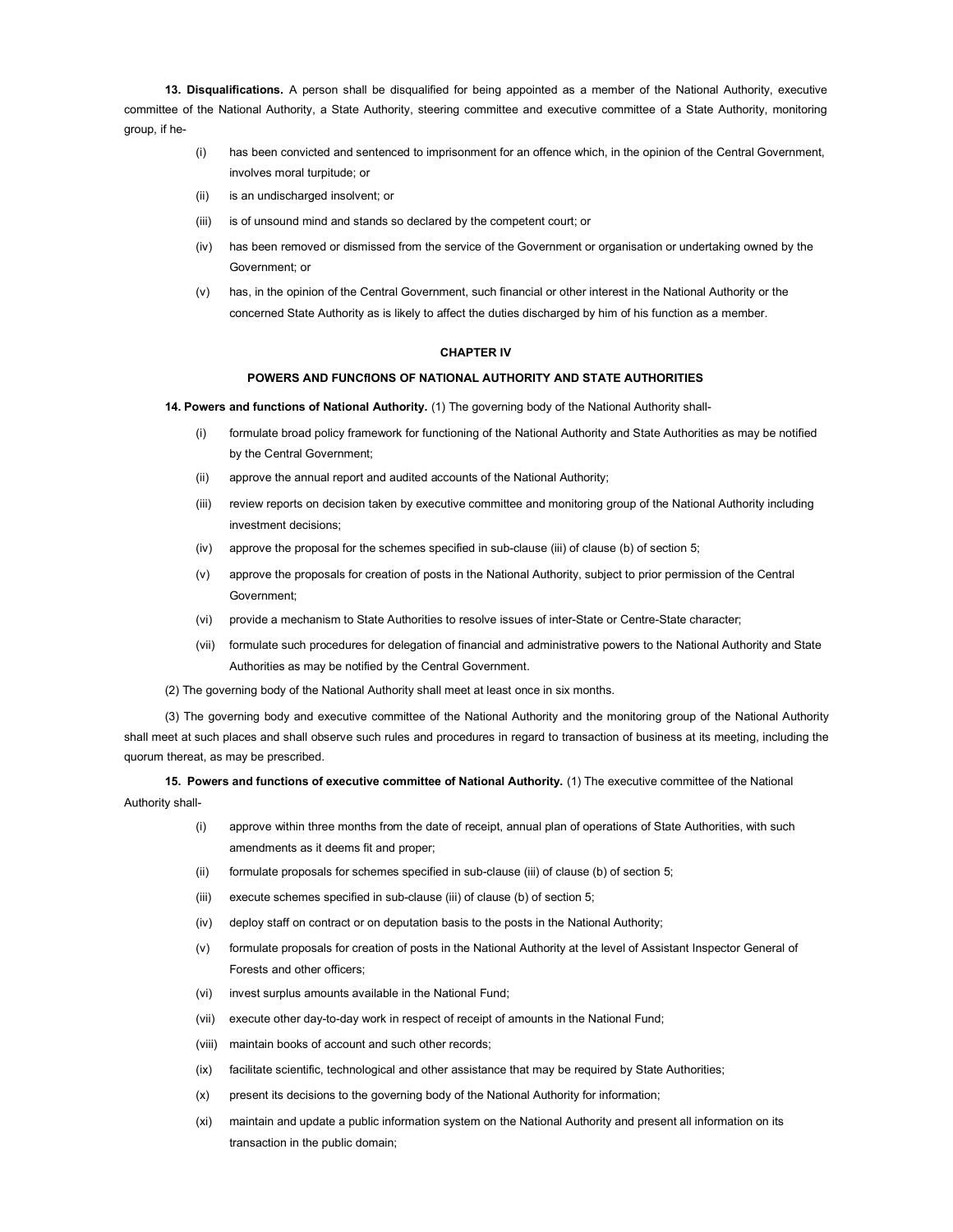- (xii) undertake any other work as may be assigned by the governing body of the National Authority or the Central Government, from time to time.
- (2) The executive committee of the National Authority shall meet at least once in every three months.

16. Functions of monitoring group. (1) The monitoring group shall-

(i) evolve independent system for concurrent monitoring and evaluation of the works implemented in the States and Union territories utilising the funds released by the National Authority and State Authorities to ensure effective and proper utilisation of funds by utilising the services of the regional offices, of the Central Government in the Ministry of Environment, Forest and Climate Change:

Provided that the Central Government may also undertake third party monitoring and evaluation of the works implemented in the States and Union territories utilising the funds released by the National Authority and State Authorities through individual and institutional experts including remote sensing agencies;

- (ii) inspect and undertake financial audit of works executed by utilising the funds released by the National Authority and State Authorities in the State and Union territories;
- (iii) devise measures for transparency and accountability.
- (2) The monitoring group shall meet at least once in three months.

17. Powers and functions of State Authority. (1) The governing body of a State Authority shall-

- (i) lay down the broad policy framework for the functioning of such State Authority within the overall framework notified by the Central Government on the recommendations of the National Authority;
- (ii) review the working of the State Authority from time to time.
- (2) The governing body of a State Authority shall meet at least once in six months.

(3) The governing body, steering committee and executive committee of a State Authority shall meet at such places and shall observe such rules and procedures in regards to transaction of business at its meeting, including the quorum thereat, as may be prescribed.

18. Powers and functions of steering committee of State Authority. (1) The steering committee of a State Authority shall-

- (i) scrutinise and approve with such amendments as it may deems fit and proper the annual plan of operations prepared by the executive committee of such State Authority and send the same to the executive committee of the National Authority for final approval;
- (ii) monitor the progress of the utilisation of funds released from the State Fund;
- (iii) review reports on decision taken by executive committee including investment decisions;
- (iv) approve, subject to prior concurrence of the State Government, proposals formulated by the executive committee for creation of posts in the State Authority;
- (v) approve annual report of the State Authority and send the same to the State Government to lay it, each year, in each House of the State Legislature;
- (vi) ensure inter-departmental coordination.
- (2) The steering committee of a State Authority shall meet at least once in every three months.

19. Functions and power of executive committee of State Authority. (1) The executive committee of a State Authority

shall-

- (i) formulate and submit annual plan of operations to the steering committee of the State Authority for its concurrence;
- (ii) undertake qualitative and quantitative supervision, monitoring and evaluation of the works being implemented from amounts available in the State Fund;
- (iii) invest surplus amounts available in the State Fund of such State;
- (iv) maintain books of account and other records;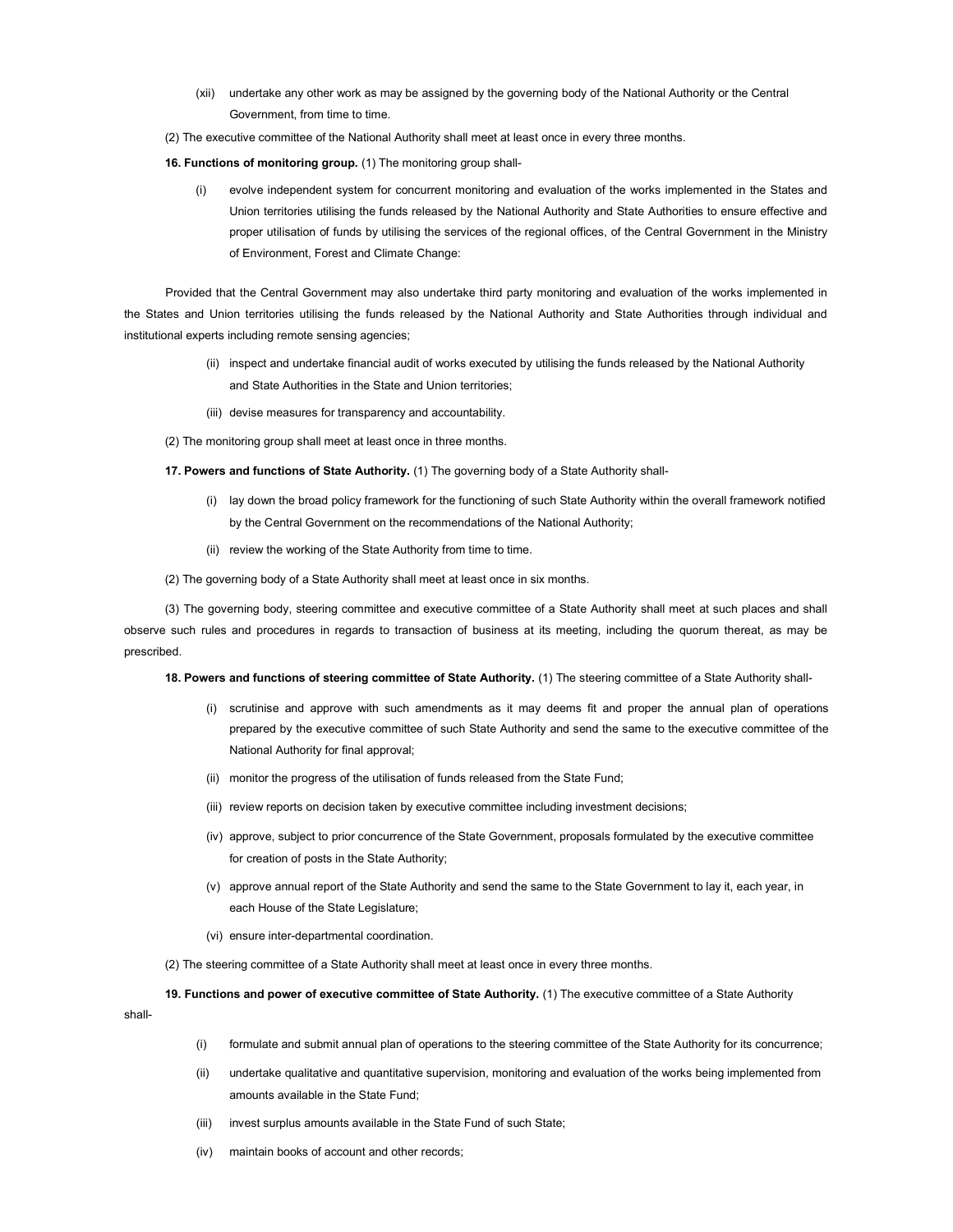- (v) submit reports to the steering committee ofthe State Authority;
- (vi) prepare annual report of the State Authority;
- (vii) deploy staff on contractual basis or on deputation to the posts in the State Authority;
- (viii) formulate proposals for creation of posts in the State Authority;
- (ix) be responsible for delegation of financial or administrative powers;
- (x) be responsible for other day-to-day working in respect of the State Authority;
- (xi) maintain and update public information system on the State Authority and present all information on its transaction in the public domain;
- (xii) undertake any other work as may be assigned by the governing body or steering committee of the State Authority or the State Government, from time to time.

(2) The executive committee of a State Authority shall meet at least once in every three months.

### CHAPTER V

#### FINANCE, ACCOUNTS, AUDIT AND ANNUAL REPORT

20. Budget of National Authority. (1) The National Authority shall prepare its budget for the next financial year, showing the estimated receipts and expenditure of the National Authority and forward the same to the Central Government, in such form and at such time in each financial year as may be prescribed.

(2) The National Authority, shall adopt financial regulation and procedures, in particular the procedure for drawing up and implementing the budget of the National Authority as may be prescribed.

21. Investment of funds by National Authority. The National Authority may invest its funds, including any reserve fund, in the securities of the Central Government and in scheduled banks in such manner as may be prescribed:

Provided that the grants received from the Central Government shall not be invested and shall be utilised for the purposes and in the manner attached to it.

22. Accounts and audit of National Authority. (1) The National Authority shall maintain proper accounts and other relevant records and prepare an annual statement of accounts in such form as may be prescribed in consultation with the Comptroller and Auditor-General of India.

(2) The accounts of the National Authority shall be audited by the Comptroller and Auditor-General of India at such intervals as may be specified by him and any expenditure incurred in connection with such audit shall be payable by the National Authority to the Comptroller and Auditor-General.

(3) The Comptroller and Auditor-General and any other person appointed by him in connection with the audit of the accounts of the National Authority shall have the same right and privileges and authority in connection with such audit as the Comptroller and Auditor-General generally has in connection with the audit of the Government accounts and, in particular, shall have the right to demand the production of books, accounts, connected vouchers and other documents and papers and to inspect the office of the National Authority.

(4) The accounts of the National Authority as certified by the Comptroller and Auditor¬General or any other person appointed by him in this behalf together with the audit report thereon, shall be forwarded annually to the Central Government by the National Authority.

(5) The Comptroller and Auditor-General shall, within a period of six months from the date of commencement of the Act, audit the accounts of the all monies collected by the State Governments and Union territory Administrations, which has been placed under the ad hoc Authority and deposited in the nationalised banks and submit the report to the Central Government under this section.

(6) The Central Government shall have the power to conduct the special audit or performance audit of the National Fund and of the National Authority through the Comptroller and Auditor- General.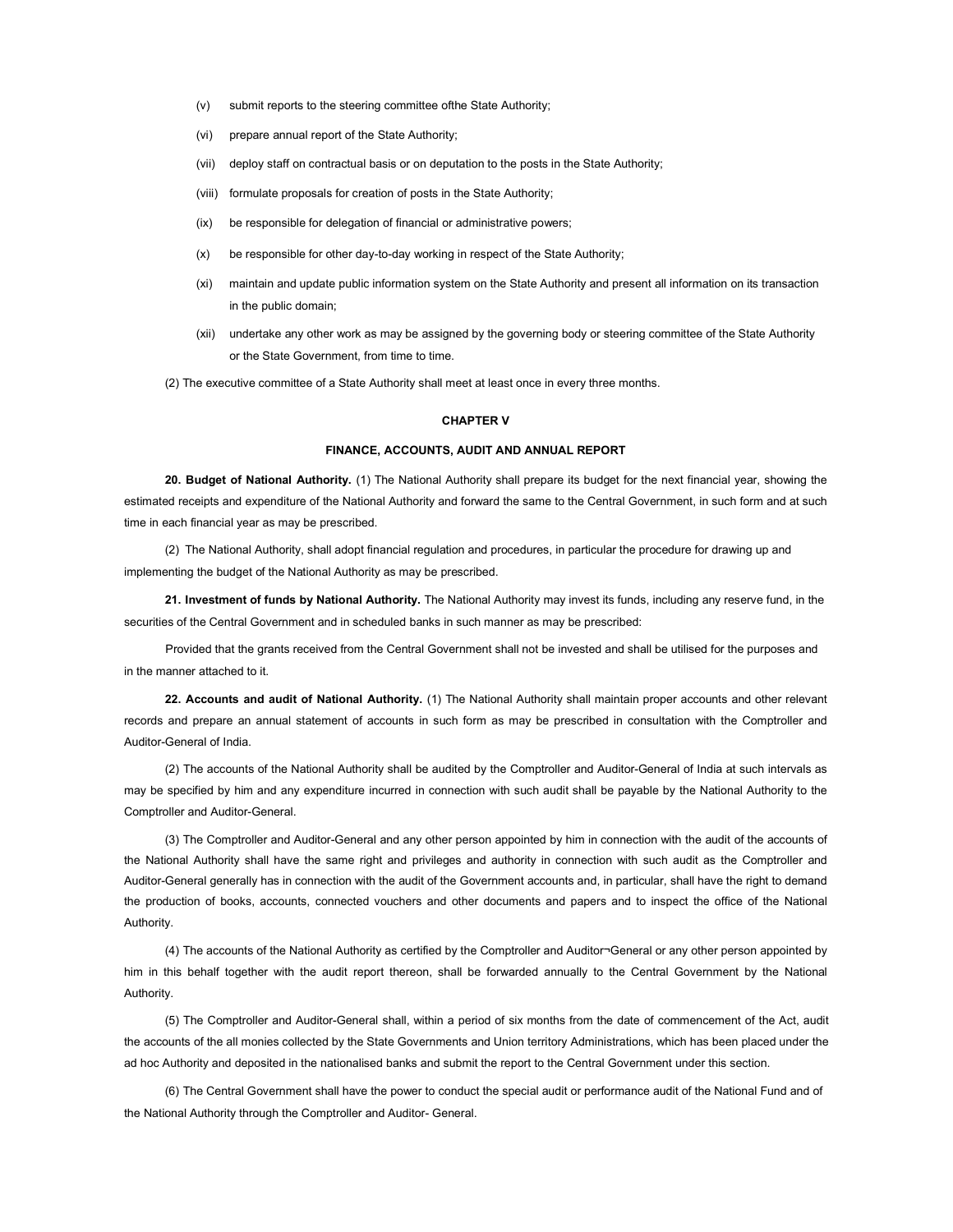23. Annual report of National Authority. (1) The National Authority shall prepare, its annual report, giving a full account of its activities during the previous financial year and forward a copy thereof to the Central Government, in such form and at such time, for each financial year, as may be prescribed.

(2) The annual report shall, inter alia, provide for-

- the summary of monitoring and evaluation of activities undertaken from amounts released from the National Fund and State Funds during the year;
- (ii) the summary of specific schemes specified in sub-clause (iii) of clause (b) of section 5 executed during the year;
- (iii) the amount of money received and expended.

24. Annual report and audit report of National Authority to be laid before Parliament. The Central Government shall cause the annual report and audit report together with a memorandum of action taken on the recommendations contained therein to be laid as soon as may be after the reports are received before each House of Parliament.

25. Budget of State Authority. (1) Each State Authority shall prepare its budget for the next financial year, showing the estimated receipts and expenditure of the State Authority and forward the same to the State Government, in such form and at such time, in each financial year, as may be prescribed.

(2) Each State Authority shall adopt financial regulation and procedures, in particular the procedure for drawing up and implementing the budget of the State Authority as may be prescribed.

26. Investment of funds by State Authority. State Authority may invest funds available in the State Fund of such State in the securities of the Central Government and in scheduled banks in such manner as may be prescribed:

Provided that the grants received from the State Government shall not be invested and shall be utilised for the purpose and in the manner prescribed.

27. Accounts and audit of State Authority. (1) Each State Authority shall maintain proper accounts and other relevant records and prepare an annual statement of accounts in such form as may be prescribed in consultation with the Comptroller and Auditor-General of India.

(2) The accounts of each State Authority shall be audited by the Comptroller and Auditor-General at such intervals as may be specified by him and any expenditure incurred in connection with such audit shall be payable by the State Authority to the Comptroller and Auditor-General.

(3) The Comptroller and Auditor-General and any other person appointed by him in connection with the audit of the accounts of the State Authority shall have the same right and privileges and authority in connection with such audit as the Comptroller and Auditor-General generally has in connection with the audit of the Government accounts and, in particular, shall have the right to demand the production of books, accounts, connected vouchers, other documents and papers and to inspect the office of the State Authority.

(4) The Accounts of the State Authority as certified by the Comptroller and Auditor-General or any other person appointed by him in this behalf together with the audit report thereon, shall be forwarded annually to the State Government by the State Authority.

(5) The Comptroller and Auditor-General shall, within a period of six months from the date of commencement of the Act, audit the accounts of all the monies which have been transferred by the ad hoc Authority to the State Compensatory Afforestation Fund Management and Planning Authorities constituted in the States in compliance of guidelines dated the 2nd July, 2009 and submit the report to the State Government under this section.

(6) The Central Government and the State Government concerned shall have the power to conduct the special audit or performance audit of the State Fund and of the State Authority through the Comptroller and Auditor-General.

28. Annual report of State Authority. (1) Each State Authority shall prepare its annual report, giving a full account of its activities during the previous financial year and forward a copy thereof to the concerned State Government, in such form and at such time, for each financial year, as may be prescribed.

(2) The annual report of a State Authority shall, inter alia, provide for-

- (i) the number and location of each reforestation, afforestation and conservation activity subject to the requirement of this section;
- (ii) the amount and location of lands in hectares, cleared, conserved and planted in connection with the activity; and
- (iii) he amount of afforestation money collected and expended.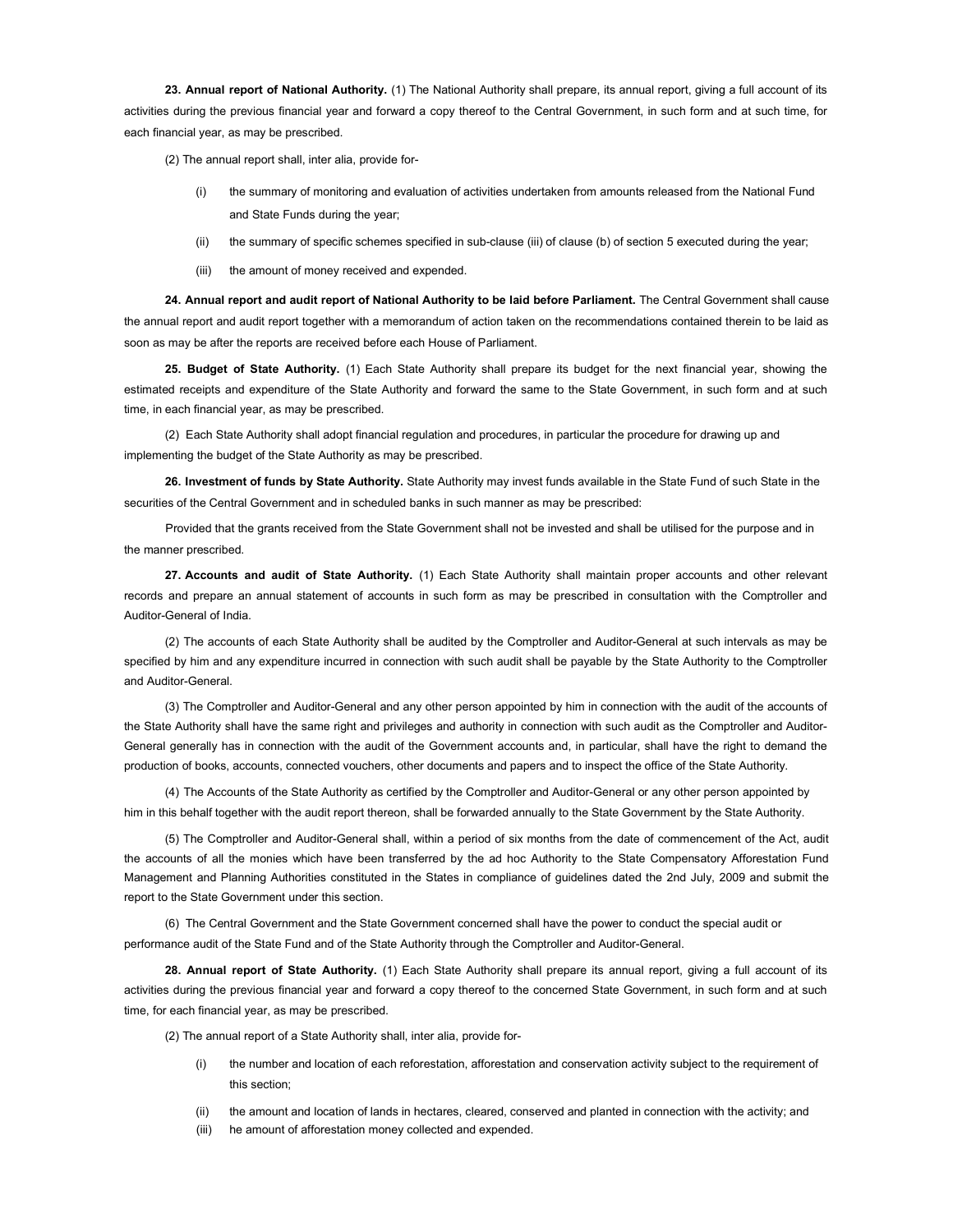29. Annual report and audit report of State Authority to be laid before State Legislature. The State Government shall cause the annual report and the audit report together with a memorandum of action taken on the recommendations contained therein to be laid as soon as may be after the reports are received before each House of the State Legislature:

Provided that in case of a Union territory having no legislature, the Central Government shall cause the annual report and the audit report together with a memorandum of action taken on the recommendations contained therein to be laid as so on as may be after the reports are received before each House of the Parliament.

### CHAPTER VI

#### MISCELLANEOUS

30. Power to make rules. (1) The Central Government in consultation with the State Governments may, after previous publication, make rules for carrying out the purposes of this Act.

(2) In particular, and without prejudice to the generality of the foregoing power, such rules may provide for all or any of the following matters, namely:-

- (a) the management of the National Fund by the National Authority under sub-section (2) of section 3;
- (b) the management of State Fund by the State Authorities under sub-section (2) of section 4;
- (c) the manner of using the money for purposes specified in clause ( b) of section 6;
- (d) the manner of utilising the money for purposes specified in clause (c) of section 6;
- (e) the manner of payment of the salary and allowances payable to the officers and other employees of the State Authority under clause (f) of section 6;
- (f) the accounting procedure regulating the manner of crediting the monies to the National Fund and State Funds under section 7;
- (g) the terms of office and other conditions of the service of the members of the National Authority, executive committee, monitoring group, Chief Executive Officer and officials appointed by the National Authority, members of State Authority, steering committee and executive committee of each State Authority under section 12;
- (h) the rules and procedures in respect of the transaction of business of the governing body and executive committee of the National Authority and monitoring group of the National Authority and the place of meeting, including the quorum under sub-section (3) of section 14;
- (i) the rules and procedures in respect of the transaction of business of the governing body, steering committee and executive committee of a State Authority and the place of meeting, including the quorum under sub-section (3) of section 17;
- (j) the preparation of the budget of the National Authority under sub-section (1) of section 20;
- (k) the financial regulation and procedures, in particular the procedure for drawing up and implementing the budget of the National Authority under sub-section (2) of section 20;
- (l) the investment of the funds of the National Authority under section 21;
- (m) the maintenance of the accounts and other relevant records and preparation of an annual statement of accounts by the National Authority under sub-section (1) of section 22;
- (n) the preparation of the annual report by the National Authority under sub-section (1) of section 23;
- (o) the preparation of the budget ofthe State Authority under sub-section (1) of section 25;
- (p) the financial regulation and procedures, in particular the procedure for drawing up and implementing the budget of the State Authorities under sub-section (2) of section 25;
- (q) the investment of funds by the State Authorities under section 26;
- (r) the maintenance of the accounts and other relevant records and preparation of annual statement of accounts by each State Authority under sub-section (1) of section 27;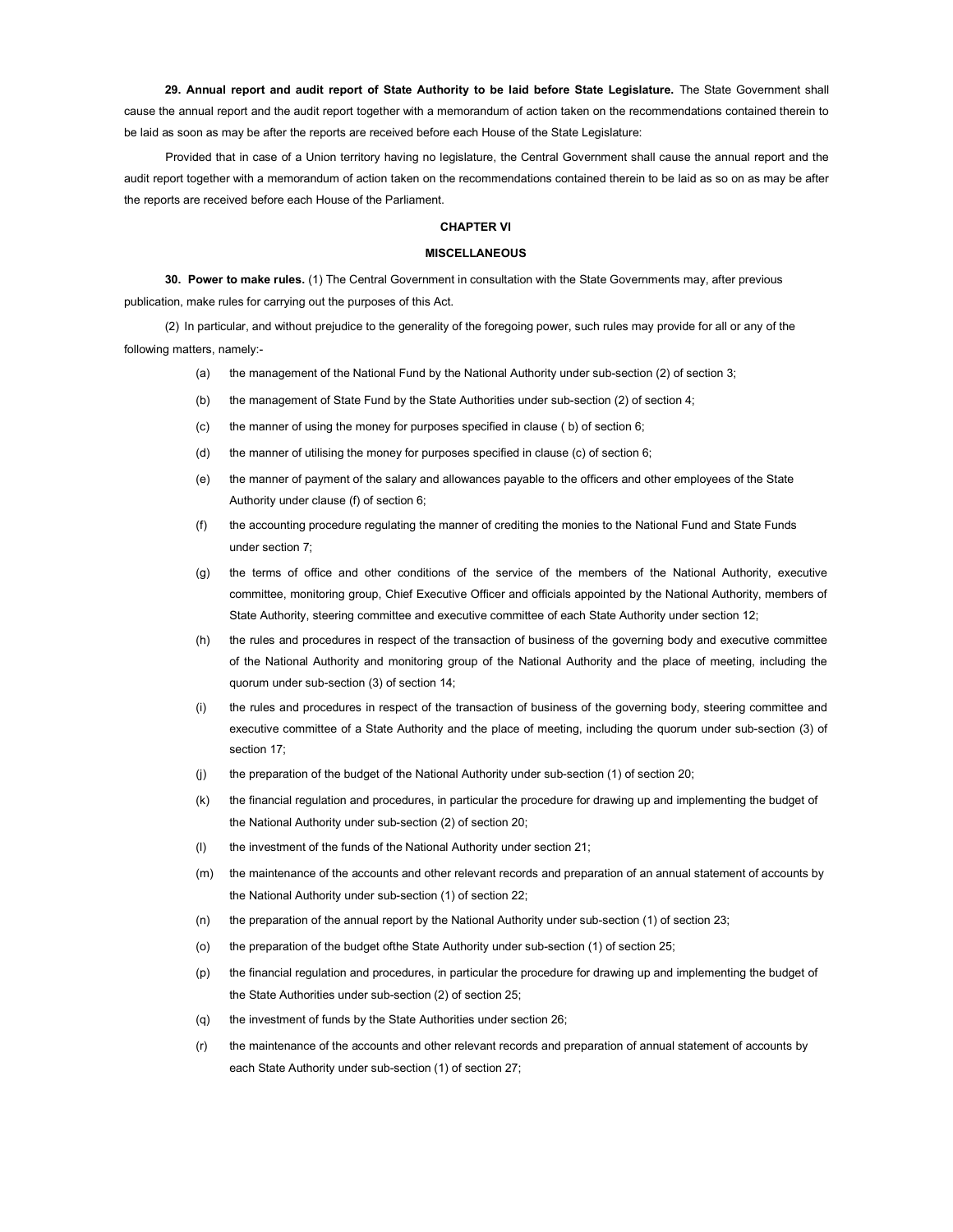- (s) the preparation of the annual report by the State Authorities under sub-section (1) of section 28; and
- (t) any other matter which is required to be, or may be prescribed.

(3) Every rule made under this Act shall be laid, as soon as may be after it is made, before each House of Parliament, while it is in session, for a total period of thirty days which may be comprised in one session or in two or more successive sessions, and if, before the expiry of the session immediately following the session or the successive sessions aforesaid, both Houses agree in making any modification in the rule or both Houses agree that the rule should not be made, the rule shall, thereafter have effect only in such modified form or be of no effect, as the case may be; so, however, that any such modification or annulment shall be without prejudice to the validity of anything previously done under that rule.

31. Transfer of assets liabilities, etc. (1) On and from the date of constitution of the National Authority-

(i) all the assets and liabilities of the ad hoc Authority shall stand transferred to, and vested in, the National Authority;

Explanation.- The assets of the ad hoc Authority shall be deemed to include all rights and powers, all properties, whether movable or immovable, including in particular, cash balances, deposits, and all other interests and rights in, or arising of, such properties as may be in the possession of the ad hoc Authority and all books of account and other documents relating to the same, and liabilities shall include all debts, liabilities and obligations of whatever kind;

- (ii) without prejudice to the provisions of clause (i), all debts, obligations and liabilities incurred, all contracts entered into and all matters and things engaged to be done by, with or for the ad hoc Authority immediately before constitution of the National Authority, for or in connection with the purpose of the ad hoc Authority, shall be deemed to have been incurred, entered into or engaged to be done by, with or for, the National Authority;
- (iii) all sums of money due to the ad hoc Authority immediately before constitution of the National Authority shall be due to the National Authority;
- (iv) all suits and legal proceedings instituted or which could have been instituted by or against the ad hoc Authority may be continued or may be instituted by or against the National Compensatory Authority.

(2) On and from the date of constitution of a State Authority-

(i) all the assets and liabilities of the State Compensatory Afforestation Fund Management and Planning Authority constituted in such State in compliance of guidelines dated the 2nd July, 2009 shall stand transferred to, and vested in, the State Authority.

Explanation.-The assets of the State Compensatory Afforestation Fund Management and Planning Authority constituted in such State in compliance of guidelines dated the 2nd July, 2009 shall be deemed to include all rights and powers, all properties, whether movable or immovable, including in particular, cash balances, deposits, and all other interests and rights in, or arising of, such properties as may be in the possession of the State Compensatory Afforestation Fund Management and Planning Authority constituted in such State in compliance of guidelines dated the 2nd July, 2009 and all books of account and other documents relating to the same, and liabilities shall include all debts, liabilities and obligations of whatever kind;

- (ii) without prejudice to the provisions of clause (i), all debts, obligations and liabilities incurred, all contracts entered into and all matters and things engaged to be done by, with or for the State Compensatory Afforestation Fund Management and Planning Authority constituted in such State in compliance of guidelines dated the 2nd July, 2009 before this Act came into force, for or in connection with the purpose of the State Compensatory Afforestation Fund Management and Planning Authority constituted in such State in compliance of guidelines dated the 2nd July, 2009, shall be deemed to have been incurred, entered into or engaged to be done by, with or for, the State Authority;
- (iii) all sums of money due to the State Compensatory Afforestation Fund Management and Planning Authority constituted in such State in compliance of guidelines dated the 2nd July, 2009 before constitution of the State Authority shall be due to the State Authority;
- (iv) all suits and legal proceedings instituted or which could have been instituted by or against the State Compensatory Afforestation Fund Management and Planning Authority constituted in such State in compliance of guidelines dated the 2nd July, 2009 may be continued or may be instituted by or against the State Authority.